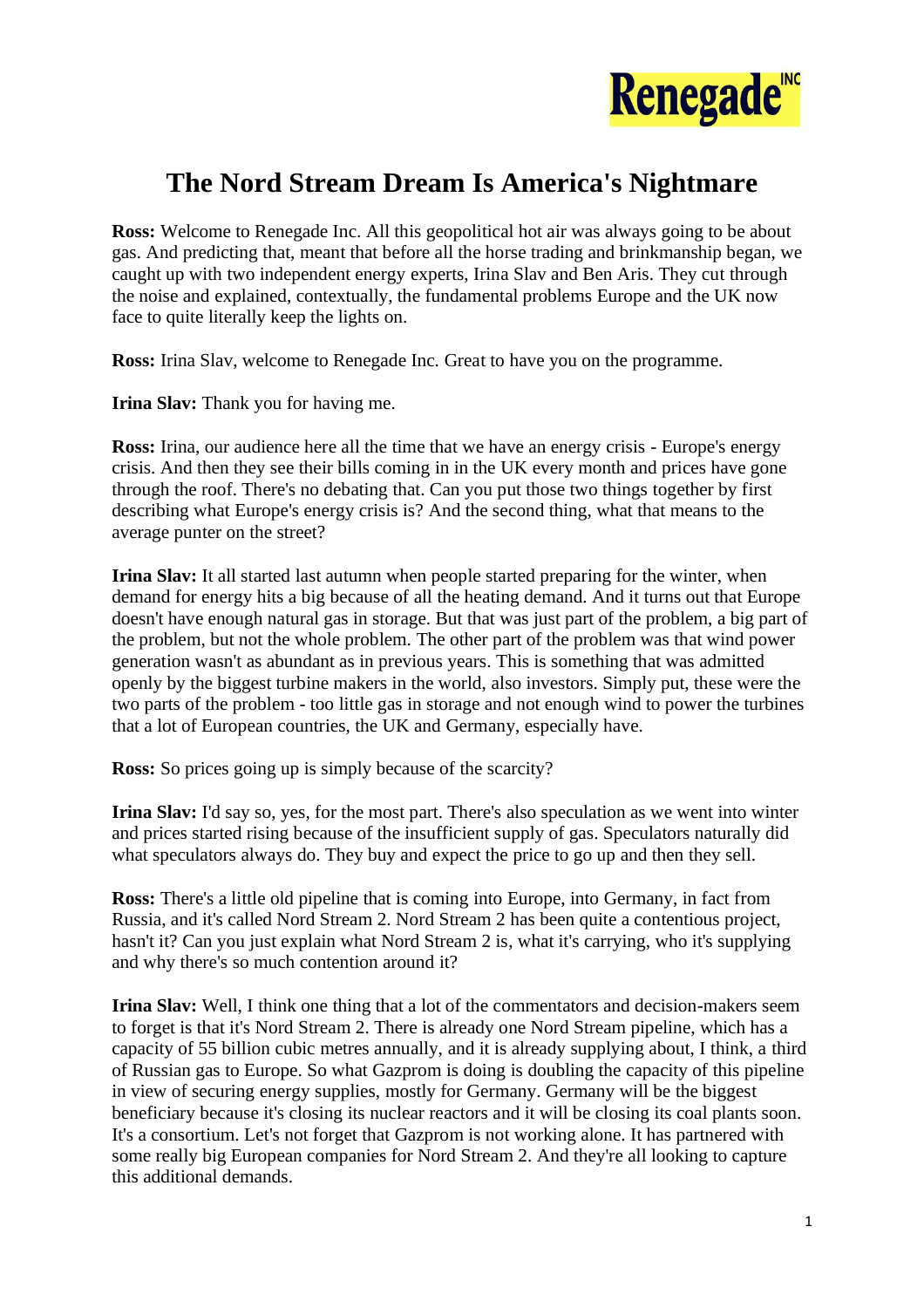

**Ross:** Why do we hear so little about Nord Stream 1?

**Irina Slav:** Because it's been in operation for years. You can't stop it. It's been there for years. It's not so interesting. The interesting part is Nord Stream 2 because it's new and because the United States has only recently become a force to be reckoned with in natural gas exports.

**Ross:** So this is LNG gas, isn't it, liquefied natural gas?

## **Irina Slav:** Yes.

**Ross:** The Americans are producing it now quite well. What they want to do - correct me, if I'm wrong -they want to put this gas on ships, tankers, then bring it across to the European market and sell it to the Europeans. Is that correct?

**Irina Slav:** Right, right. Well, that's exactly what they've been doing now in the crunch.

**Ross:** So this really is a business call, isn't it, insofar as the Americans don't want the Europeans to have cheap gas from Russia, they want to be able to flog their gas to the Europeans? Is it that simple?

**Irina Slav:** To me, it is, yes. Most things in life are simple, to be honest. When it comes to commodities, it's it's about money, really. It's about markets. And the shale boom that we saw in the US in the past decade or so, unlocked a lot of natural gas and natural gas demand in the United States has been relatively flat and forecasts are that it will remain relatively flat in the coming years. So all this gas that's coming out of the ground in shale formations has to be sold somewhere. And Europe is a very good market. It's a market that makes sense because because it uses a lot of natural gas and it will use even more.

**Ross:** Surely, if I'm a gas producer and I'm shipping gas across the Atlantic to Europe, that gas is going to be a lot more expensive than if it's coming through a pipeline from Russia. Again, am I being too simplistic?

**Irina Slav:** Well, no. You're stating facts. You're being logical, I'd say.

**Ross:** So why, if I'm a European, if I'm a European government, am I going to buy more expensive gas that's come across - environmentally is a problem but it's come across the Atlantic. Come to Europe. Why am I going to buy that if it's more expensive and I'm not going to buy that and it's come from Russia?

**Irina Slav:** Because you don't want to be dependent on one single supplier of gas?

**Ross:** Ah, OK.

**Irina Slav:** This is the argument in favour of not just American LNG, but Australia and Qatari, what have you. Diversification has been a big theme for the European Union, or rather, it used to be a big theme before they went on a renewable rush. And now it's coming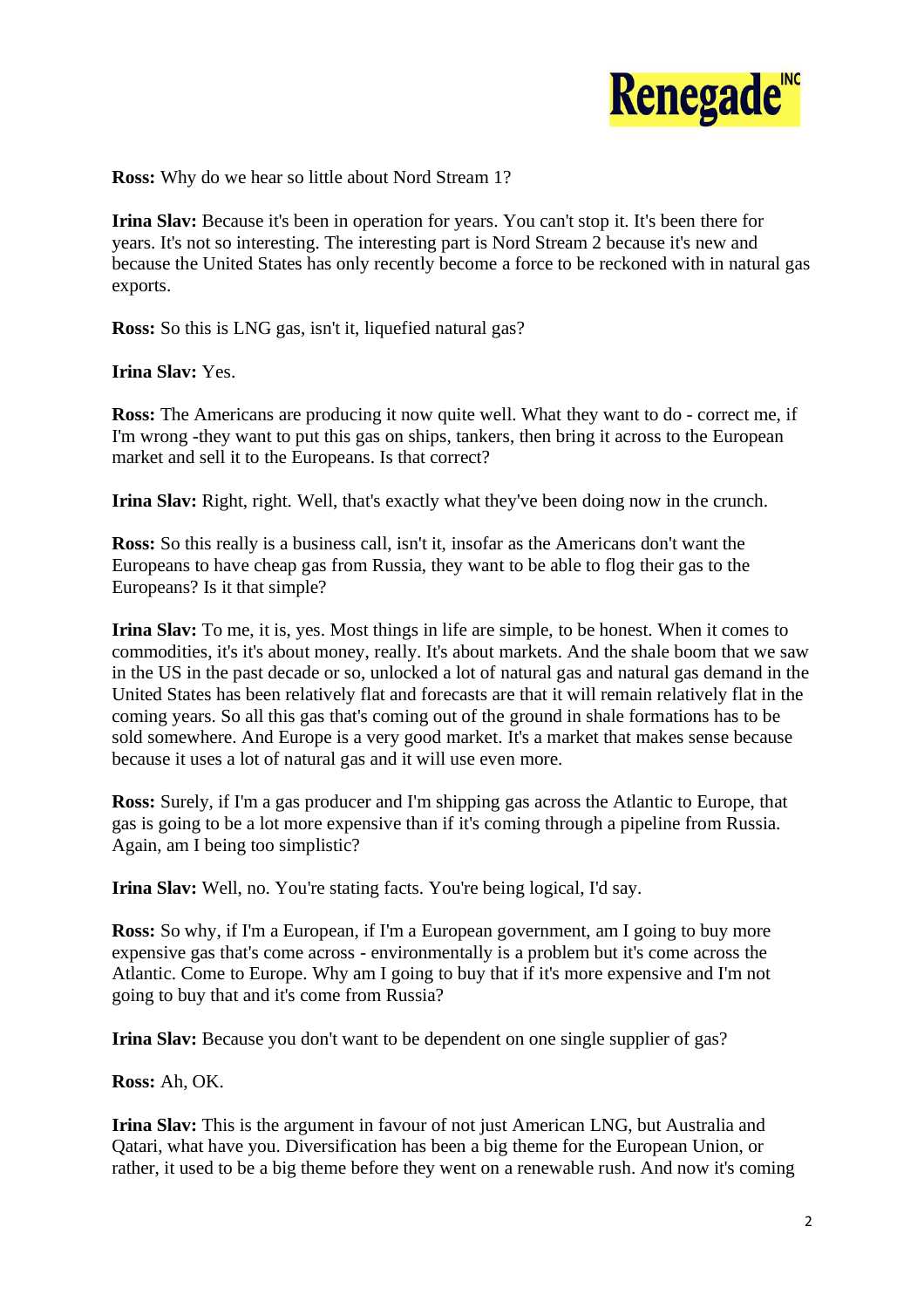

back on the agenda, these diversification of gas supplies because there isn't enough gas and people want electricity.

**Ross:** The mind boggles when you mention Australian LNG. Imagine. So I'm just talking about bringing it across the Atlantic. Now we're bringing it from Australia. What's the cost of that going to be? It'll be a trillion pounds a tonne by the time it gets to Europe?

**Irina Slav:** Well, it probably won't be cheap. But just today, now that you mentioned Australia, just today, I read an article in the Financial Times about Santos Energy, the Australian gas producer, saying that it will hardly be able to fill a gap, any gap, left in European gas supplies if Russia turns the tap off.

**Ross:** But the reason they cite, is because all that gas is already earmarked for the contracts in Asia.

**Irina Slav:** Exactly, yeah.

**Ross:** How much of the recent rhetoric and media war, information world, that's gone on in Ukraine, is to drum up support for America putting more sanctions on Russia when it comes to energy. Can we make a link between those two things?

**Irina Slav:** Well, we can, unfortunately, yes. I mean, probably not everyone would agree, but I think it has a lot to do with gas. The US has been against Nord Stream 2 from the very beginning. They have been looking for ways to sanction it, to stop it. Obviously, this pipeline is a big problem for the United States.

**Ross:** How does all this pan out? How does it play out? Because from where I'm stood, Biden hasn't got a hope in hell of really stopping this, nor of the Americans. I know that they want to sell their LNG over to Europe. That's a curious move. But there we have it. How does it play out? What goes on from here?

**Irina Slav:** That's a really tough question to answer because it could play out in a number of ways. But just as an example, the United States has become, now this year, the biggest LNG exporter in the world because of the European energy crisis. And because prices are high enough for American producers to start shipping gas to Europe. And now I'm hearing that European utilities are beginning to reconsider their unwillingness to sign long-term supply contracts with U.S. producers. So the producers might cost them long-term contracts, which might undermine Nord Stream 2 but it won't be a make or break situation because there are not enough LNG import terminals in Europe. American LNG cannot fully replace Russian gas.

**Ross:** Having had this conversation with you, I didn't realise it was this simple. If I sat down with a class of eight year olds and explained and put a map on the board and explained all this, these eight year olds would get it. It's quite hubristic, isn't it from the Americans to say actually, what we can do is impinge on this energy market in Europe. We can get this gas away because it's good business for us and we can then also in some way bloody the nose of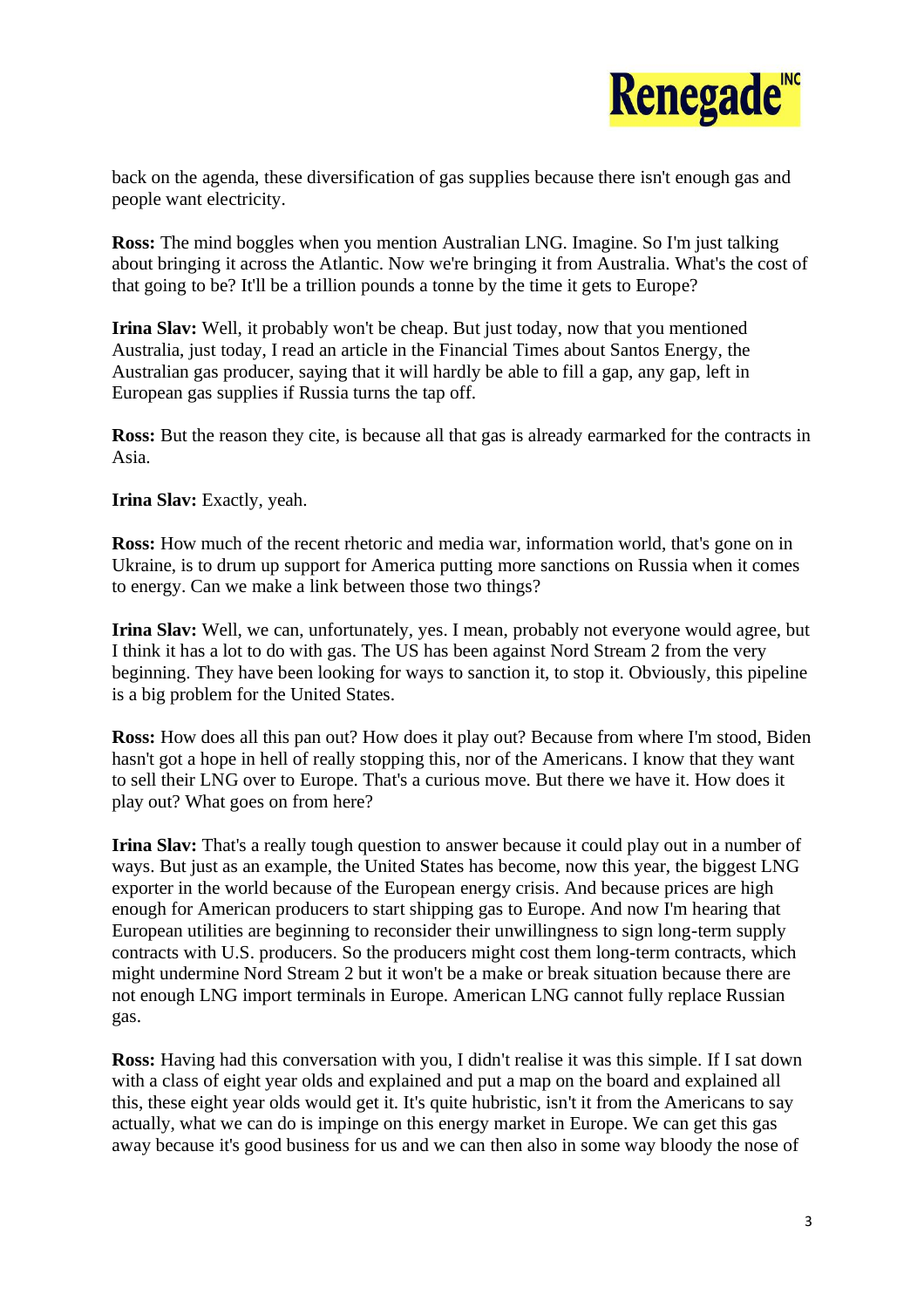

Russia. When you put the business case down, it's bizarre. When you put the geopolitical case down, it's odd. And really, you could explain to a toddler that this isn't going to work.

**Irina Slav:** Well, I don't know what to say, but yes, things tend to be simple on a very basic level. And then it's all complications and a lot of noise. As you pointed out, there is way too much noise around all this. It's all about the reliability of the renewable energy, or rather the lack of, and the very simple fact that people need energy and they will want to get it regardless where it comes from. Once you start freezing at home, you wouldn't care about emissions.

**Ross:** I thought this was a lot more complicated than it actually is. I'm quite alleviated. The big problem, of course, now, is we've got woeful political leaders across Europe who can't see the wood for the trees on this and will reliably make the wrong decision at every turn and sadly, the consumer gets landed with that bill.

**Irina Slav:** Yeah, it's very likely that they will continue to make the wrong decisions. And, to recall, we talked about American LNG and I mentioned long-term contracts. But Europe has a problem with American LNG because of the way it is sourced. The European Union believes that fracking, hydraulic fracturing, is a very dirty, polluting, way of producing natural gas, which will add to the bill for American LNG for Europe. They really are in a very confusing situation, and they build themselves there.

**Ross:** If you were to advise a prime minister, say the UK Prime Minister, you advise him or her on what to do next. What would you say from an expert standpoint? What would you say from an energy security policy standpoint? What would you advise?

**Irina Slav:** Well, I would probably recommend that they slow down on the wind and solar, wind, mostly in the UK. Just take a bit of time to think whether this new renewable energy capacity can indeed replace fossil fuels. And then I would advise that they think about back up regardless of where it comes from. Maybe try to be a little more pragmatic than ideological.

**Ross:** Beautifully simple, very pragmatic, using lots of logic. You must never go into politics.

**Irina Slav:** I have no desire to do that..

**Ross:** Irina Slav, thank you very much for your time.

**Irina Slav:** Thank you for having me.

**Ross:** Ben Aris, welcome to Renegade. Really great to have you on the programme.

**Ben Aris:** Pleasure to be here.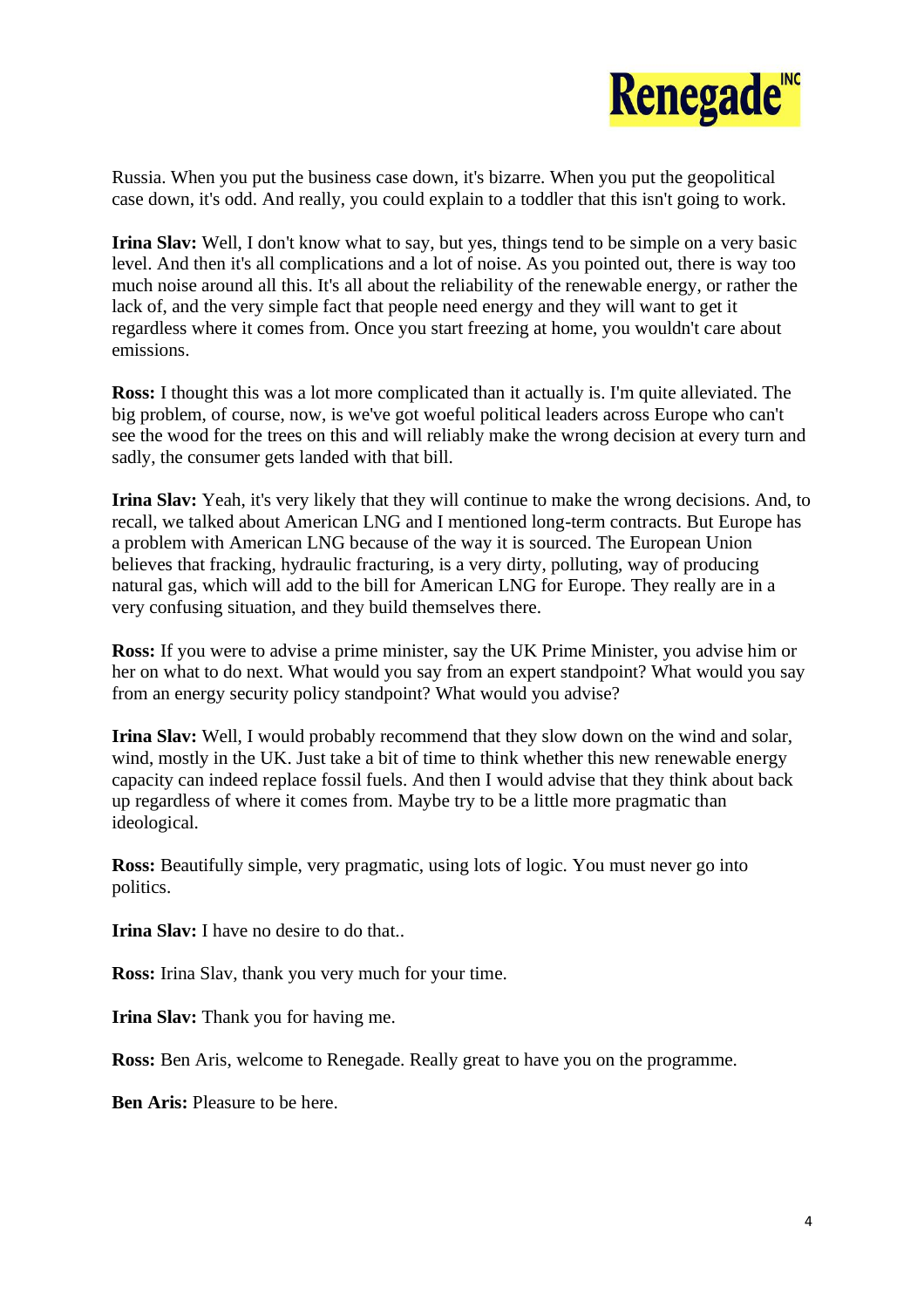

**Ross:** Ben, it strikes me that when we talk about Europe's energy crisis, actually a lot of the waffle that we hear from pundits and commentators can be cut through quite quickly. Can you give us your view on what's happening when people talk about Europe's energy crisis?

**Ben Aris:** Yeah, there's plenty of energy and the politics is interfering with it. But the gas crisis in particular that we're going through that sent prices spiking. And here in Berlin, you know, our personal power bill has something like doubled as a result of all of this. But there's two things going on. There's the economics of it, the market stuff. And then there's the politics. And actually, most of the increases recently has been caused by what we described in a piece recently as a V-shaped market that in the winter Christmas 2019 that there was an extremely mild winter and then, at the same time, Russia and Ukraine were negotiating a new gas transit deal - a key deal which everyone thought was going to not happen. And so the gas producers, both on the EU side and the Russian side, filled their tanks to capacity in order, you know, if there was going to be an interruption in transit. As it happened, that deal was done at the last minute. And so the Russian gas is flowing through Ukraine and will do until 2024. But then the winter Christmas 2020 was extremely cold. And so you went from having a gas glut where nobody bothered to refill the tanks and sold the gas off over the course of the year, to coming into the summer of 2021, where the tanks were suddenly depleted because of the extra demand of this cold winter. And so the market was, you know, there's not enough gas in the tanks. Everyone realised around August and suddenly the prices spiked spikes from like 200 bucks per thousand cubic to over a thousand and reached a peak of 2000 with 10 times the normal. But at the same time, in addition to this, there's Russia has this new pipeline Nord Stream 2, which they're trying to hook up because Europe actually what they did is they stopped signing long term contracts and switched to the Spot Market. And that's why the prices can go shooting up because you weren't buying long-term where you signed off on two hundred and fifty bucks per thousand cubic, suddenly you had to go to a Spot Market. There wasn't enough gas and so the prices went through the roof. And then Russia, in order to persuade Europe to sign off on these long-term contracts, because it has this new pipeline, it has new fields in the Arctic. It needs to sell right gas and those Arctic fields are dedicated to Europe. You can't send that gas anywhere else. The pipes don't exist to send it to China. And so what Russia's done is said, that right, you've got some long-term contracts. We're going to scrupulously stick to the terms of those contracts, but you're asking for more gas. We're not obliged to sell you anything else. And so they just sort of worked to rule and that's put pressure on Europe. Europe is refusing to sign these contracts. And the last thing I'll say on that is that Russia sends about 200 billion cubic metres to Europe every year and this year there was a shortfall of about 15. It's not very much. And the new pipeline, Nord Stream 2, has a capacity of 50. So if it got turned on, this gas crisis would finish tomorrow and it could literally be turned on tomorrow. It's full of gas. But in Europe, they don't want to do that because Gazprom says we're going to turn it on if you sign these long-term contracts. So there's a kind of a standoff and it's the consumers that pay for this politics. Europe needs the gas, but it's unwilling to sign these deals.

**Ross:** Of course, it's the consumers that pay. They always do. It's interesting that we don't talk about Nord Stream 1, the pipeline, isn't it?

**Ben Aris:** Yeah, I mean, that's been on line. It got exemptions. Because look, the bottom line is that Germany and Europe, 30 percent of their gas comes from Russia. And when these deals were first signed in the 70s, it was like 80/90 percent of the gas came from Russia. So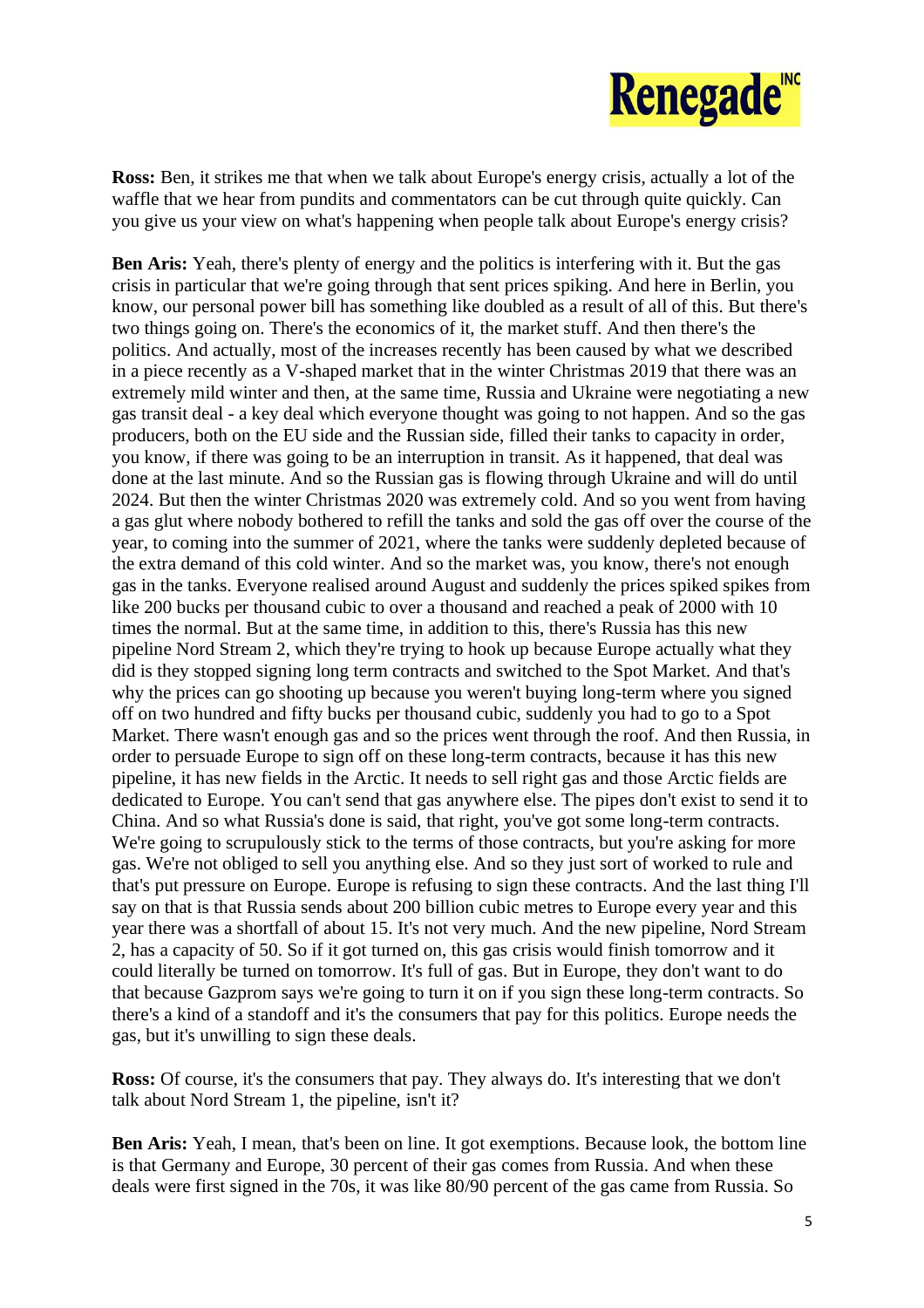

there's been significant diversification, but that 30 percent is still significant in so much, as you know, if you stopped buying Russian gas, you can't get it elsewhere. The LNG business has started, but there is simply not enough ships in order to replace that. And most of that gas is headed to Asia, which is totally dependent on LNG because Japan has no energy at all other than LNG. So Nord Stream 1 went to Germany. It needs that gas. It goes under the Baltic Sea. It doesn't go through the war zone in Ukraine. It doesn't have to go through Poland, where it becomes more expensive because of transit fees. And the idea was to add the other line, the Nord Stream 2, Same deal - cheap, easy, reliable, safe, secure gas. But that also meant that Russia can cut Ukraine off. And so again, you get a whole bunch of politics involved because Ukraine badly needs the \$2 billion a year it makes from the transit business.

**Ross:** With Nord Stream 2, how much of the noise that we're hearing over Ukraine is indirectly related to the Americans not wanting that pipeline to flow? Because if we look at President Joe Biden and what he says in one of his more lucid moments, he said if Russia invades, that means tanks or troops crossing the border of Ukraine again, they'd no longer be a Nord Stream 2. And then when asked for more detail on that, of course, he couldn't give it. But he said, that's it. It's not going to happen. How much of the shouting in Ukraine is about Nord Stream 2?

**Ben Aris:** A lot. Nord Stream 2 is actually one of the most divisive issues, particularly between the States and Europe. The view on it is very different. I mean, one of the other factors you have to include in this extremely complicated story is the fact that the US used to be a net importer of gas, but then they discovered shale and there's been the shale revolution, and now it's a net exporter of gas because they have significant shale deposits. And it's making a lot of money because now the States is the biggest importer of LNG to Europe and LNG, because it's natural liquefied gas, it's compressed and has to go on these supertankers. It's actually more expensive than piped gas. Piped gas is the cheapest you can get. And so you've got someone like Germany who's looking at, well, let's have this pipeline, which is a secure source of limitless amounts of gas. The amount of gas that Russia have in the Arctic is enormous

**Ross:** And environmentally cheaper because there isn't a surcharge on it?

**Ben Aris:** No. And the US gases fracked gas. So there's a huge amount of environmental cost there as well. And so the Germans are like actually we would rather have pipeline gas because it's cheaper and it's safer and it's cleaner. And, you know, with the new Green Deal they're trying to do, we need some gas because we can't power the whole country just on solar and wind, because where would you get the power from at night so you need some gas. The opinion on sanctions in Europe is much softer because Europe has significant economic interests in Russia, and the States has almost none. So the States are being much harder than Europe is, and Europe is trying to find some sort of compromise middle path between the two. There's two camps on what's going on in Ukraine. The first camp is that Putin thinks that Ukraine is not a real country. He said as much to Bush. When Bush visited Moscow, he wrote this big essay more or less saying the same thing, and that that camp thinks this is all about invasion and either annexing Ukraine or at least returning it to Russia's sphere of influence. The other camp, which I belong to, is this is all about NATO, that Putin's been complaining about NATO expansion, and his fear is that eventually - and it's clearly not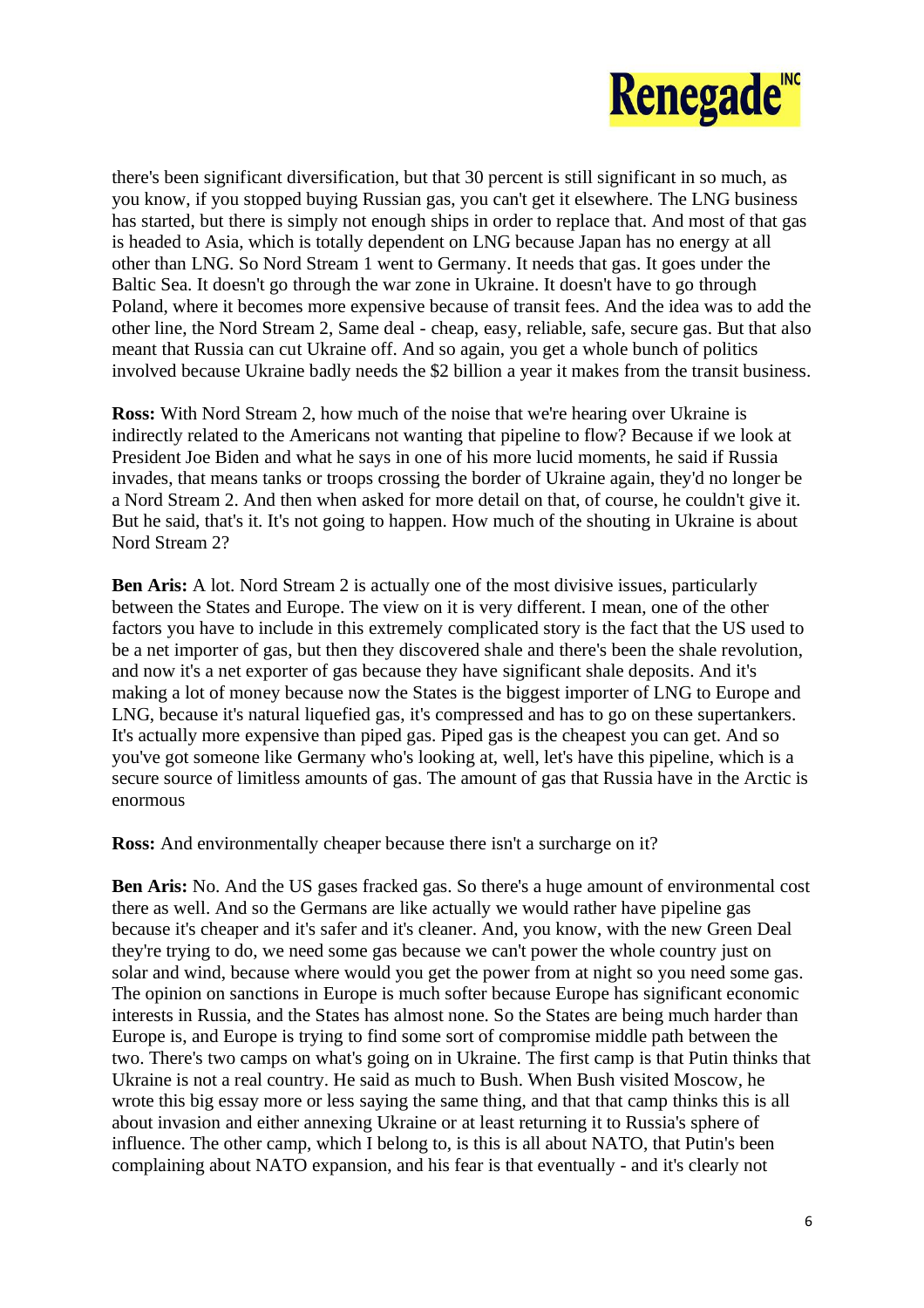

going to happen soon - Ukraine will join NATO and there'll be intermediate range missiles on the Ukrainian- Russian border where it can hit 80 percent of the population and most of the large cities with missile flight times under five minutes, which you can't defend against. So he's putting his heels in now, and he wants a security deal now. And he said that repeatedly. And I don't believe it's anything else than what it says on the can and what he keeps saying. I should make this point too that Putin offered a security deal in 2008. It was the first thing he did when that term started and it was rejected out of hand. And the Russians had a very detailed plan and Putin has been talking about this since 2003, the NATO expansion. So what they've done this time is they've built up such a credible threat of violence that they forced the issue onto the negotiating table. Biden made it quite clear he wanted the Russian problem to go away. Now it's his major headache. So Putin's already scored a victory.

**Ross:** Vladimir Putin's fear, though just being pragmatic about this, is well-founded, isn't it? That NATO expansion has gone on and on and on. They've kept going east. And really, for him, it's a legacy issue, isn't it, that he wants to absolutely nail this now for the future of Mother Russia?

**Ben Aris:** I mean, people are saying like, you know, NATO membership, Ukraine is not on the agenda. There are NATO missiles in Ukraine. What's he worried about? NATO is a defensive organisation and he's going, Cuba? Look at Cuba. You know, when the Soviet Union put missiles into Cuba, JFK freaked out and there was nearly a war. And they're saying explicitly that this is another Cuba. You're proposing, eventually, to allow Ukraine to join and then NATO missiles will come in and then they point to the missiles that have already gone into Romania and Poland, pointing at Russia. And the ones in Poland include offensive missiles, not just defensive missiles - tomahawks. And they're putting it all about and saying the same is going to happen in Ukraine. It's entirely predictable. And so we're going to nip this in the bud while we're we're strong enough, economically and militarily, and long before Ukraine actually formally starts the accession process.

**Ross:** How does it all pan out, starting with Nord Stream 2, looking then at the European energy crisis and then, finally geopolitically? Give us a very quick, if you can, rundown of those three areas and then, ultimately, what it means for all us people across the UK, Europe, who don't want war and do want cheaper energy prices?

**Ben Aris:** Well, the cheaper energy prices, I mean, that's a huge motivation for the Germans, because if they turn Nord Stream 2 on then energy prices for the consumer would drop immediately. And it actually ironically, although the States have been saying it undermines European energy security, it actually improves it. Because if you think what the proposal is, is to pump more Russian gas through the extremely old and leaky Ukrainian system, which is due to be decommissioned anyway, and instead switch it to a brand new pipeline. But Ukraine is at war with Russia, so sending your gas through a war zone, you know, how does that improve your security? It doesn't. In terms of the argument over the security deal, that's very difficult. But what's going on now is we started with this demand guarantee legally, no Ukraine in NATO, ever. And in the meantime, since Macron got involved about two weeks ago, the emphasis has switched to implementing the Minsk 2 peace accords that would bring fighting in the Donbas to an end. And that's significant as part of that would be to create an